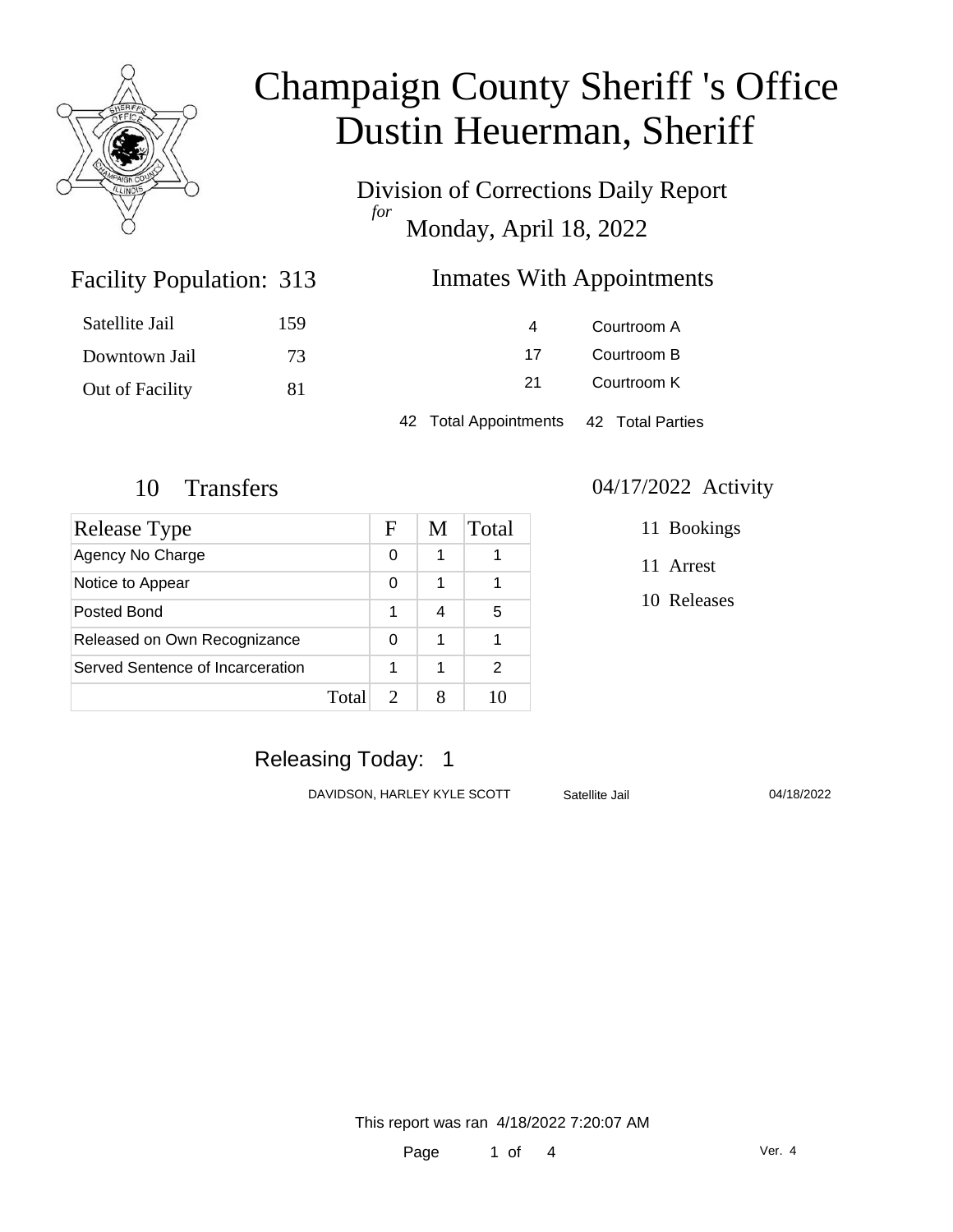

Division of Corrections Daily Report *for* Monday, April 18, 2022

### Custody Status Count

- Electronic Home Dentention 11
	- Felony Arraignment 20
		- Felony Other 1
	- Felony Pre-Sentence 7
		- Felony Pre-Trial 220
	- Felony Pre-Trial DUI 6
	- Felony Sentenced CCSO 4
	- Felony Sentenced IDOC 20
		- Hold Other 2
		- Hold Pre-Trial 1
	- Misdemeanor Arraignment 6
		- Misdemeanor Pre-Trial 9
- Misdemeanor Sentenced CCSO 1
	- Petition to Revoke 1
	- Remanded to DHS 3
	- Traffic Arraignment 1
		- Total 313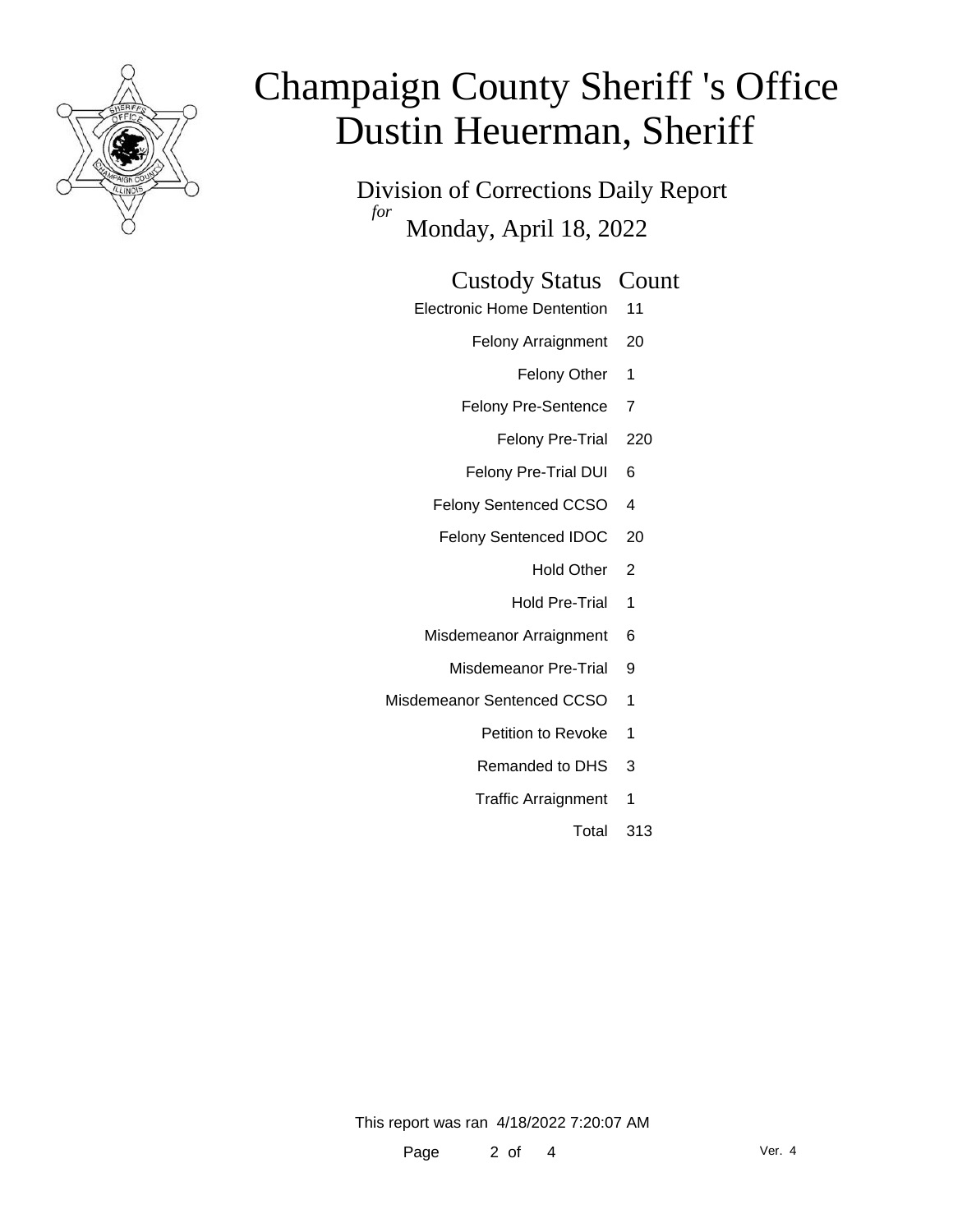

Division of Corrections Daily Report *for* Monday, April 18, 2022

## Inmates With Appointments

| <b>Jailing Party Name</b>      | Location    | Number of Records / Node |
|--------------------------------|-------------|--------------------------|
| AKBAR, KAYNA AMIN              | Courtroom K | 1 / Satellite Jail       |
| BAKER, DAVID C                 | Courtroom K | 1 / Satellite Jail       |
| <b>BROWN, DANTE MAURICE</b>    | Courtroom B | 1 / Satellite Jail       |
| <b>BROWN, JERI CHANCY</b>      | Courtroom K | 1 / Satellite Jail       |
| <b>BROWN, QUINTIN MARSHAUN</b> | Courtroom B | 1 / Satellite Jail       |
| BROWN, ROCKEITH JAVONTE        | Courtroom B | 1 / Out of Facility      |
| CAMPBELL, AARON JACOB          | Courtroom B | 1 / Satellite Jail       |
| CARTER, JAMAL ANTONIO          | Courtroom K | 1 / Satellite Jail       |
| CHAPPLE, MALIK BIANCO          | Courtroom B | 1 / Satellite Jail       |
| CHOUNARD, STANLEY WILLIAM      | Courtroom A | 1 / Downtown Jail        |
| <b>CLARK, AMY KANANI</b>       | Courtroom K | 1 / Satellite Jail       |
| CONERLY, KIN JOSEPH            | Courtroom B | 1 / Satellite Jail       |
| <b>COWART, WILL SIMEON</b>     | Courtroom K | 1 / Satellite Jail       |
| CRAIG, ANTOINE DARRELL         | Courtroom B | 1 / Out of Facility      |
| CRISTOBAL-MATEO, CRISTOBAL     | Courtroom A | 1 / Satellite Jail       |
| DOMINGO-CASTANEDA, FRANCISCO   | Courtroom B | 1 / Downtown Jail        |
| ERVIN, DEIDRA ANN RUTH         | Courtroom A | 1 / Satellite Jail       |
| FREEMAN, ANGEL JANILA KAY      | Courtroom B | 1 / Satellite Jail       |
| HOPE, HEAVEN MARIA ANTOINETTE  | Courtroom K | 1 / Satellite Jail       |
| JENKINS, KORON SAMUEL          | Courtroom K | 1 / Satellite Jail       |
| JOHNSON, JOI ANTOINETTE        | Courtroom K | 1 / Satellite Jail       |
| LARUE, TERENCE TRAMEL          | Courtroom B | 1 / Out of Facility      |
| LAWS, WILLIAM ZARAK, Third     | Courtroom B | 1 / Satellite Jail       |
| LENOIR, JOHN CHRISTOPHER       | Courtroom B | 1 / Downtown Jail        |
| LILLARD, LAWRENCE TYRONE       | Courtroom B | 1 / Out of Facility      |
| MARSH, PAUL OLUFUNMILAYO       | Courtroom A | 1 / Downtown Jail        |

This report was ran 4/18/2022 7:20:07 AM